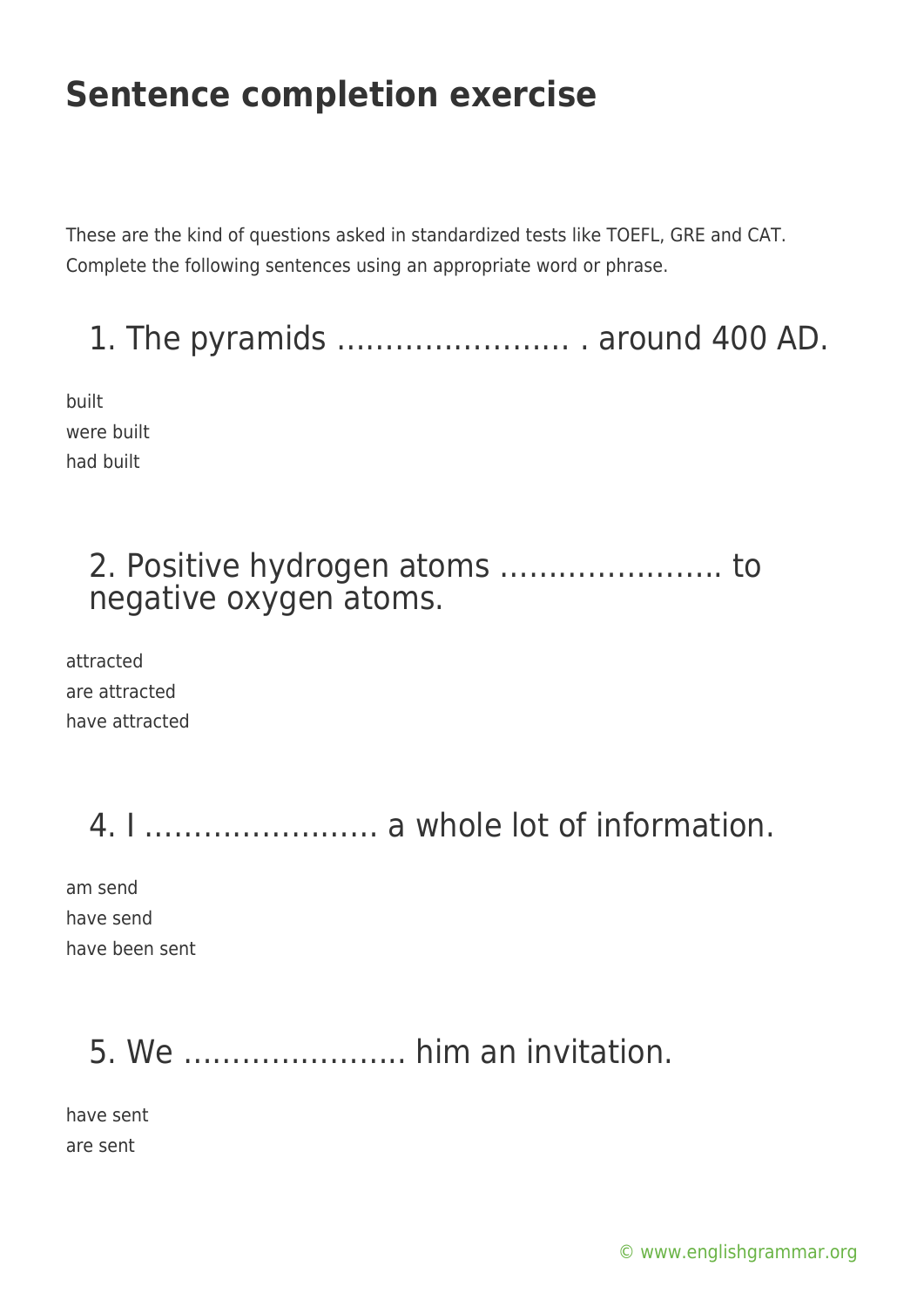#### **Sentence completion exercise**

have been sending

6. I ……………………… in 1979.

am born was born had been born

## 7. My shoes …………………

are wearing out are being worn out Either could be used here

## 8. She likes ……………………

looked at looking at being looked at

## 9. Young children …………………

need to take care of need to be taken care of need taken care of